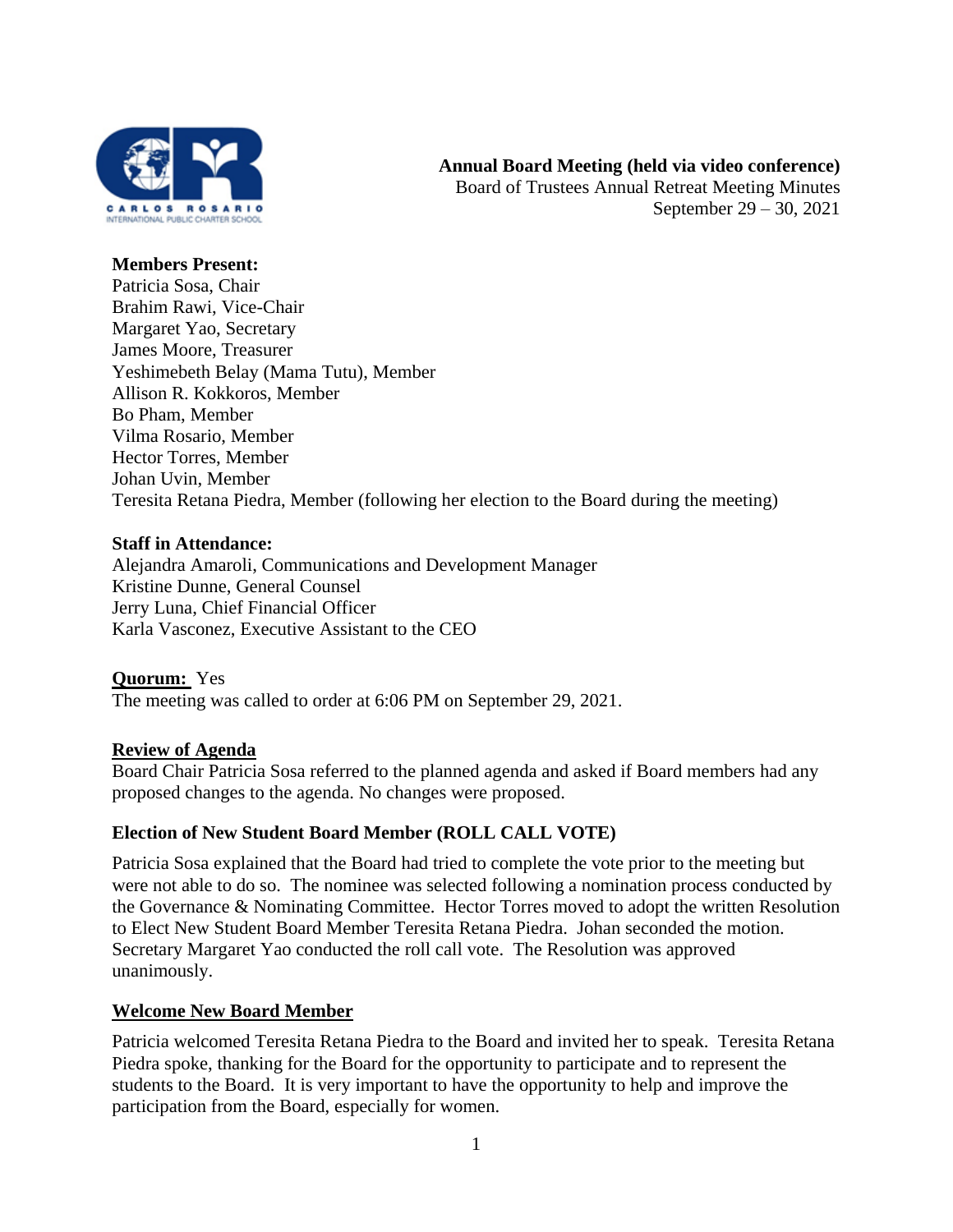Vilma Rosario, Chair of the Governance & Nominating Committee welcomed Teresita. Committee Member Yeshimebeth Belay also welcomed her.

Teresita shared that she is currently in the Bilingual Teaching Assistant Program after taking ESL Levels 7 and 8. She is very grateful for Carlos Rosario School because it helped her to pass these difficult days during the pandemic. She was able receive English instruction, support, and good news during this time. It has been a very good opportunity for her and others.

# **Consent Agenda Approval (ROLL CALL VOTE):**

The following items were brought forward for approval as part of the Consent Agenda:

- Minutes of the Board's quarterly meeting held on May 12, 2021 and special board meetings held on June 24, July 6, July 21, July 28, August 6, and August 25, 2021; and
- The following school policies: EEO, Whistleblower, and Conflict of Interest.

Patricia Sosa and General Counsel Kristine Dunne explained the purpose of the consent agenda and the included items. The minutes include the last quarterly Board meeting and special meetings held since then. The policies include those that are covered in the School's Form 990. There have been no changes to these policies since the last time the Board approved them, other than to add Title IX to the EEO policy now that the School is receiving federal funds.

Vilma Rosario moved to approve the Consent Agenda, and Margaret Yao seconded. Margaret conducted the roll call note. The Consent Agenda was unanimously approved.

### **CEO Report**

CEO Allison Kokkoros first welcomed new student board member Teresita Retana Piedra and noted the importance of having bilingual teaching assistants that reflect the community. For her report, the CEO next will look back at SY20-21, look forward at goals and priorities for SY21- 22, and lastly she invited team member Olianka Wingate, who runs the Student Services Department at the Harvard Street Campus to share.

CEO will go through dashboard and spend more of time on SY21-22. She has invited a member of the team, who runs Student Services Department at Harvard Street Campus, Olianka Wingate. CEO reminded that the Strategic Planning and Oversight Committee, with Johan Uvin as chair, does a deeper dive including strategy, and then providing a higher-level report to the full Board.

PMF: Allison reminded that the PMF is the framework DC PCSB uses for tiering charter schools. There is no tiering for schools this year because PCSB is looking at their tier system to revise, including with an equity lens. It is still helpful for us to look at but as a reminder, we will not hear about tiers or charter contract goals for this school year.

Enrollment: Our contract ceiling for enrollment is 2,100, and our funding is tied to our enrollment. For the audit, they count students who have studied with us for a designated number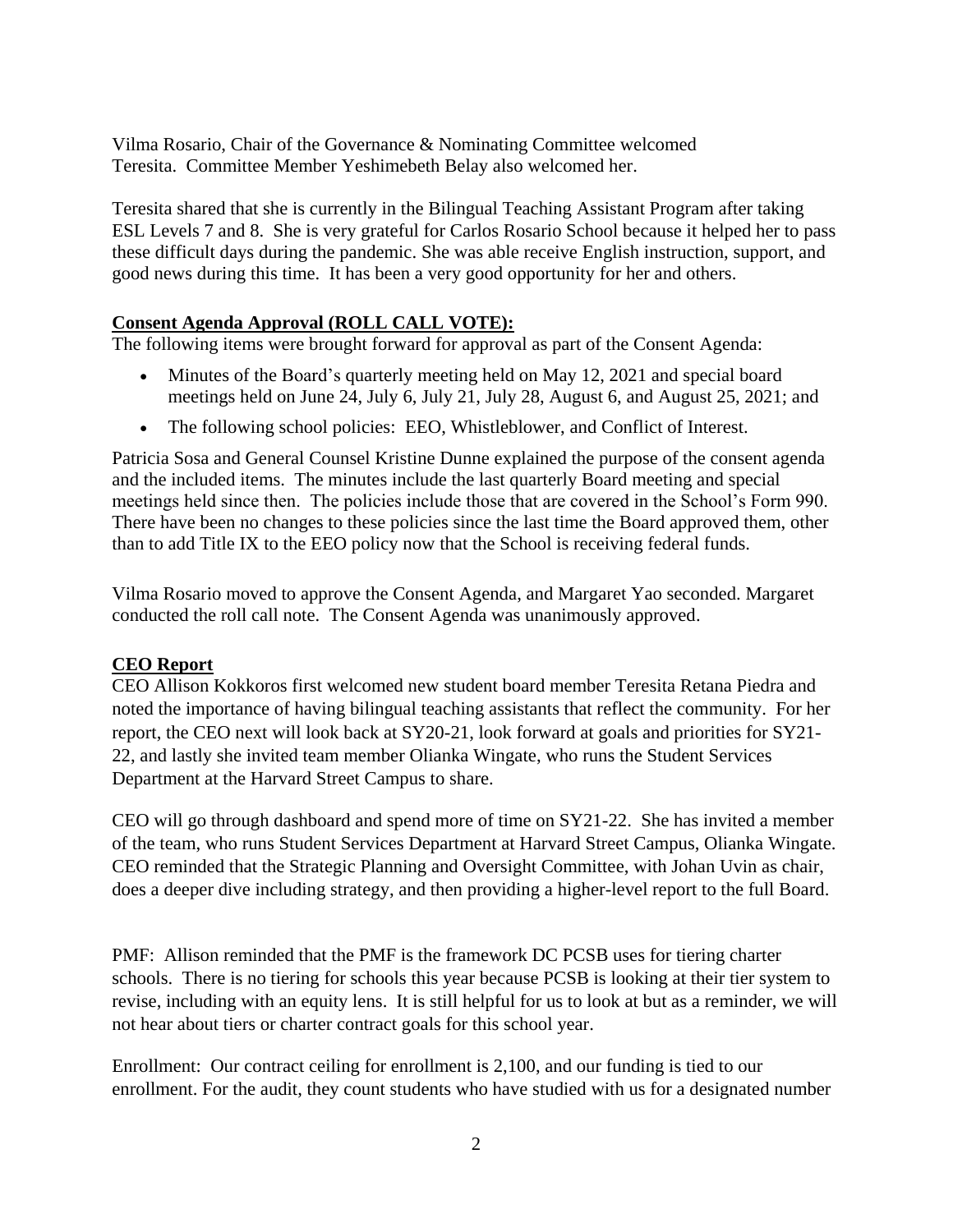of days, so we can only submit students who have studied for that number of days. Last year, our audited enrollment was 1,778 students. That represented a major effort to reach that number. Last year, we had a hold-harmless year for adult charter school enrollment. This year, we have 2,158 enrolled as of yesterday, 791 on an interest list as of today, and others on a waiting list. The enrollment number will change between now and the time of the audit. Allison also shared about learnings during the pandemic about student registration. She mentioned that the work to get to this point has been a team effort and involved a lot of creativity, course correction, and changing approaches. It involves a lot of different teams, including registration, academic, communications, IT. It is a cross-functional effort. Patricia Sosa congratulated the staff on student enrollment. She also noted that this is important since it is tied to funding.

Accreditation: Allison shared that she believes the mid-term year for our accreditation is 2023 so we will be looking ahead and providing updates as we prepare for that. Also, she mentioned that the Learning and Evaluation Director Lynold McGhee is leading the charge going forward with our accreditation team and bring significant experience with accreditation that will greatly benefit us.

CFO Jerry Luna noted that the financial audit for the period ending June 30 is finalized. We do not expect anything other than an unmodified opinion, he said. The FAR report will touched on later in today's meeting. He also covered the budget variance, with expenses low mostly through federal grants we got last year. Patricia Sosa thanked Jerry for that information.

Advocacy: Allison noted that we have had to elevate voice of adult schools during the pandemic so that adult schools and students were not forgotten. We have confirmed funding stabilization for this fiscal year for adult and early childhood schools, she said. The mechanism for doing this will be in line with how they are stabilizing DCPS. It will be in line with 95% of our 19-20 revenue. Jerry Luna explained that it would not include the 3% increase we received this year, so it would be like receiving funding for 2000 students, not 2100. Jerry noted that this year's approved budget includes some flexibility depending on the enrollment number.

Allison also shared that the immigration legal justice fund was increased and the adult learner transportation subsidy is been continued. There is also a DC grant for schools to support COVID testing. This for students who are attending in-person. There is continued dialogue about requiring the COVID vaccination for adult students. We are sensitive to some vaccine hesitancy amongst students, and we see the need to continue educating, encouraging and supporting easy access to the vaccine for them and their families.

We continue to advocate on the role that adult education is playing especially now during the pandemic. We continue to see lack of understanding and confusion that we are like a community college, which we are not. We previously conducted a survey of adult learners to raise their voices and share with city leaders. We are going to continue that work.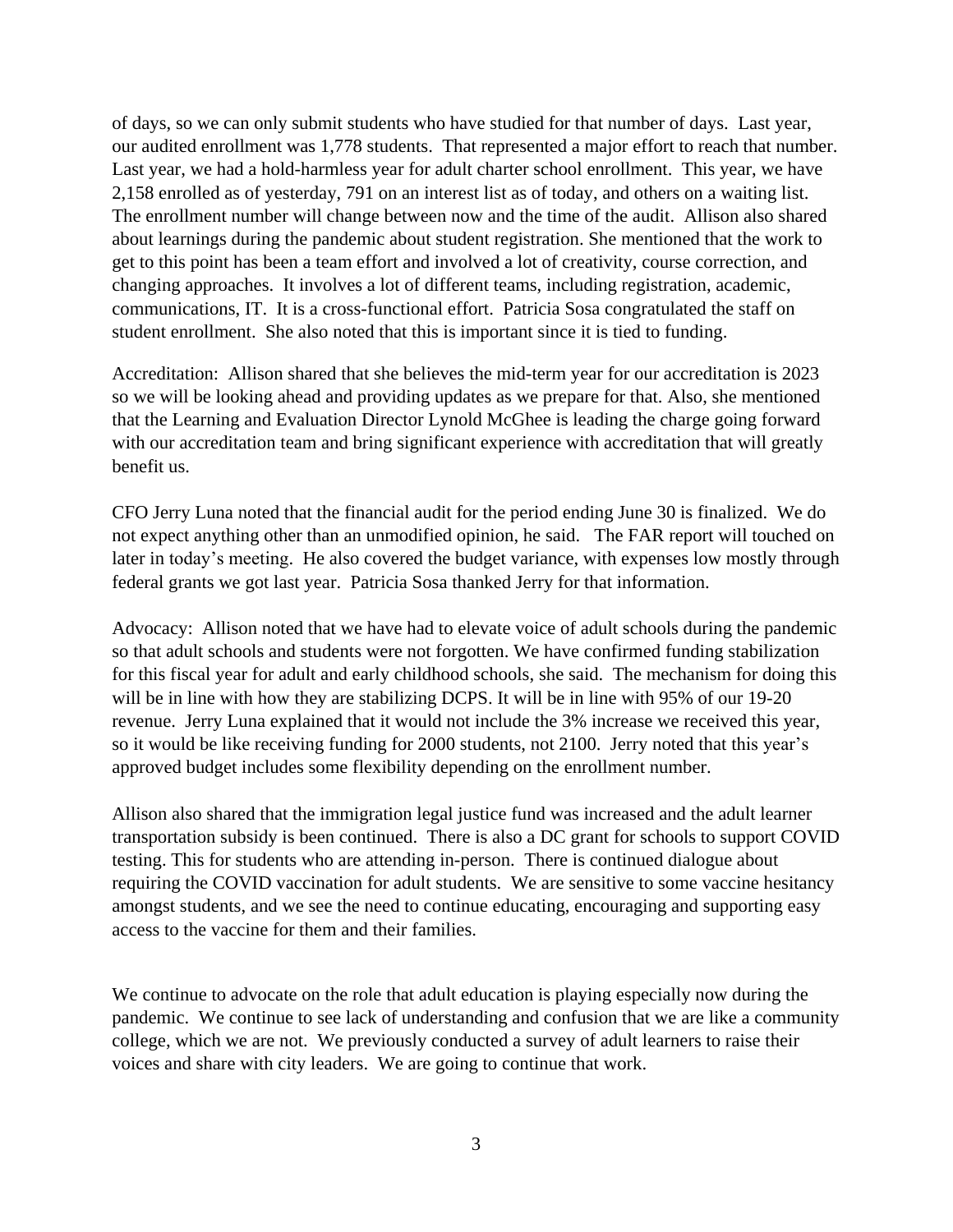Allison responded to questions about COVID safety protocols at the school, including daily health screenings that include asking individuals about their vaccination status.

Mission Moment: Allison introduced Olianka Wingate. She is a former student who runs the Harvard Street Campus Student Services Department. Olianka shared that at this moment, the Student Services team are able to serve students by phone, Zoom, all platforms, including serving some students in person. They provide a wide range of supports for students including SMART trip transportation subsidy, counseling, employment services, healthcare and insurance, etc. Staff members are bilingual or even trilingual. We also collaborate with other local organizations for such supports as food, legal services, and other needs. We also work with the Metropolitan Police Department, especially Asian Population Branch. The officers visit campus and present to the students in multiple languages. Board members thanked Olianka and the Student Services team for their work supporting students.

Margaret asked Olianka how the team is doing given that imagining the demand has increased during this time, hoping that the team is engaged in self-care and has the resources it needs at this time. Olianka responded that our doors are always open, anything students need, we are a family. She encourages team members to take time off and take care of themselves. She shared that the team members care so much about the students that they go all out to support them. Allison thanked Olianka for sharing what's at heart and spirit of our school, and part of our model.

School Year 21/22 Priorities: Allison next shared the three top priorities that the School has identified for SY21/22. She shared the process for developing the priorities, including input from the senior leadership team, managers, all staff, and Board members. We then consolidated the priorities. We are now at the action planning stage. Allison shared visuals of three priorities for SY21-22:

- \* Empowering people & culture
- \* Centering our mission
- \* Building our future including a 3-year strategic plan creation for the future

Board members provided positive feedback on the priorities and encouraged this to become a living document that guides the school. There was a comment about ensuring that the School also prioritize innovation and forward thinking. There was suggestion to add accountability on the priorities visual. There was also feedback on having some measurable benchmarks or milestones associated with the priorities. Allison agreed noting that the next stage which has already begun is action planning. This will be brought back to the Board as further developed.

Allison also shared a high-level progress update on the Board Action Plan including in key areas such as leadership, talent acquisition, and DEI. She is also sharing progress with the Executive Committee in regular meetings with a dashboard.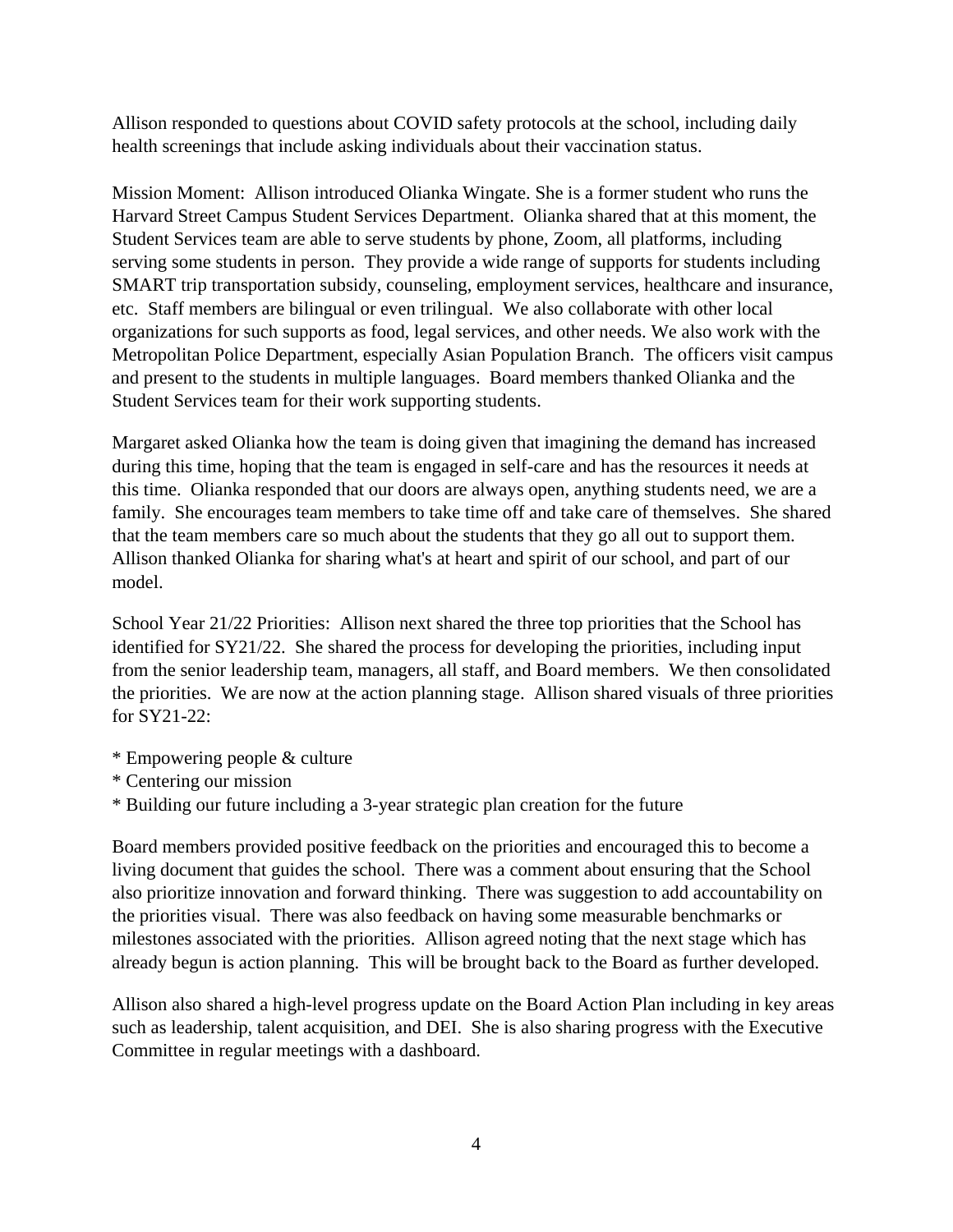## **Break**

The Board took a brief 5-minute break.

### **Annual Board Business**

After a short break, the meeting resumed and Kristine Dunne briefly went through the Annual Board materials, including meeting schedule for this school year, Board member annual commitment form, and annual conflict of interest disclosure form. She asked Board members to complete the forms and return them to the School. She invited Board members to contact her if they have questions. Patricia Sosa also shared that Karla Velasquez can assist Board members with technology for signing and submitting the forms electronically if needed.

#### **Committee Updates:**

### **Strategic Planning and Oversight Committee**

Committee Chair Johan Uvin provided highlights from the Committee's recent meeting with staff. They are prioritizing performance over last year, which was certainly not a typical year where they were challenges around data collection and assessment targets. Overall performance as consistent with the prior year if not better, but there were some areas where that was not the case. This is also in the context of the District rethinking its approach around performance. Because of that and the pandemic, we do not have the typical expectations of accountability and performance. He also noted that there are a number of national developments in adult education that are also relevant. For example, around digital literacy, which is a foundational skill. They also discussed the implementation of the new student information management system. There was also encouragement to seek partnership opportunities to expand data capacity and metrics for measuring student performance.

### **Finance and Development Committee**

CFO Jerry Luna noted that the FAR report is for June 30, 2020 – two fiscal years ago. He noted that our school's score does not show up on the report anywhere, it is not published. The only thing we just barely missed the target on was a small operating loss in 2020. Other than that, we passed all other standards and recommendations PCSB has set. They look at our consolidated financial statements, which is the School combined with our support organization CCC.

Finance and Development Committee Chair Brahim Rawi stated that these are all great indicators. We are leaning toward the green, except the 1% in change in net assets, which is minimum. Overall, this is great. That means our financial audit is looking good. He thanked Jerry for his presentation.

### **Adjourn Day 1 of Board Retreat**

There being no further business to conduct, Board Chair Patricia Sosa adjourned the meeting at 8:04pm on September 29, 2021.

### **Call to Order for Day 2 of Board Retreat**

Board Chair Patricia called to order Day 2 of the Board Retreat at 6:09pm on September 30, 2021.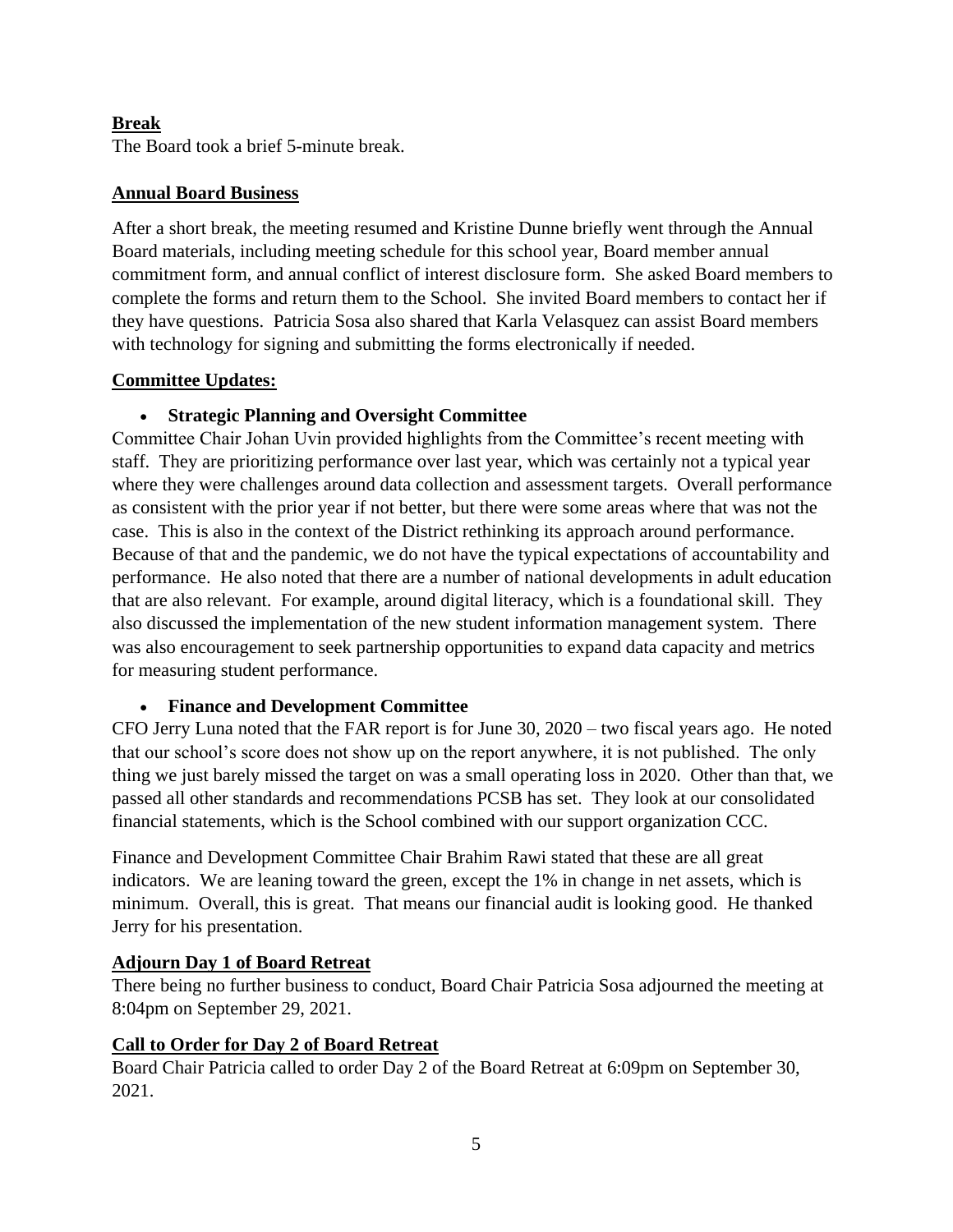### **Committee Updates (continued)**

#### **DEI Task Force**

Task Force Chair Jim Moore shared a retrospective of the history of the organization's recent DEI work, from about 3 years ago, during the pandemic, to now. The Task Force talked about what they want to see happen through this process, including to support, oversee and engage. First, they want to see an inspirational vision of what DEIB looks like for the School, aligned with the mission and vision of the School, and then have a clear statement that we can revisit. Second, they want clarity on the process for addressing issues. As a representative of the Board, he will be a member of the School's DEIB task force. This is a journey, not a destination. It is part of what we do and is continually evolving. We also expect that will support individual DEIB competencies, including for senior leadership. Finally, we expect that the DEIB work will address specific organizational policies and procedures.

In response to questions, Allison shared status updates on DEI consultants, staff and School's DEI Steering Committee to support the next phase of work. Teresita Retana Piedra noted that it is important for all the people who work in the school feel free to express their opinion on the topic. Allison shared that part of our success will be engaging everyone, including students, in this work, conversations, learning, and describing what does belonging feel like at Carlos Rosario to be seen and feel respected. We have been talking about the organizing structure, but this work requires everyone being involved. This means allowing for diversity of thought and perspective, and having brave conversations that may sometimes feel uncomfortable. Margaret Yao also encouraged the DEIB work to be embedded in everyone's jobs. Brahim Rawi also encouraged DEIB work extend to the classrooms as well.

#### **Governance and Nominating Committee**

Committee member Margaret Yao provided an update on the Committee's work. The Committee has been busy since the last quarterly Board meeting on the nomination process for filling the student board member vacancy. We are pleased that Teresita Retana Piedra has joined the Board and we were in awe of the students that stepped up to nominate themselves to serve. We want to encourage them to continue their involvement with student government and their commitment to and involvement with the School.

Public comment period proposal: The Board has been interested in making public comment a part of regular quarterly board meetings. The Committee has been working on having a proposal for a public comment period one-year pilot. In preparing this proposal, the Committee balanced the need for the Board to conduct its regular board business with the need to hear from the school community. This one-year pilot allows for ten minutes at the beginning of regular quarterly board meetings for comments from school community members. Margaret provided more details of the public comment period, including that participants will sign up in advance to speak with 2 minute each. That allows up to five people to speak at each meeting. This is a pilot so after a year, we will evaluate it.

Hector Torres made a motion to adopt the public comment period proposal. Allison Kokkoros seconded. Margaret conducted a roll call vote. The vote passed unanimously.